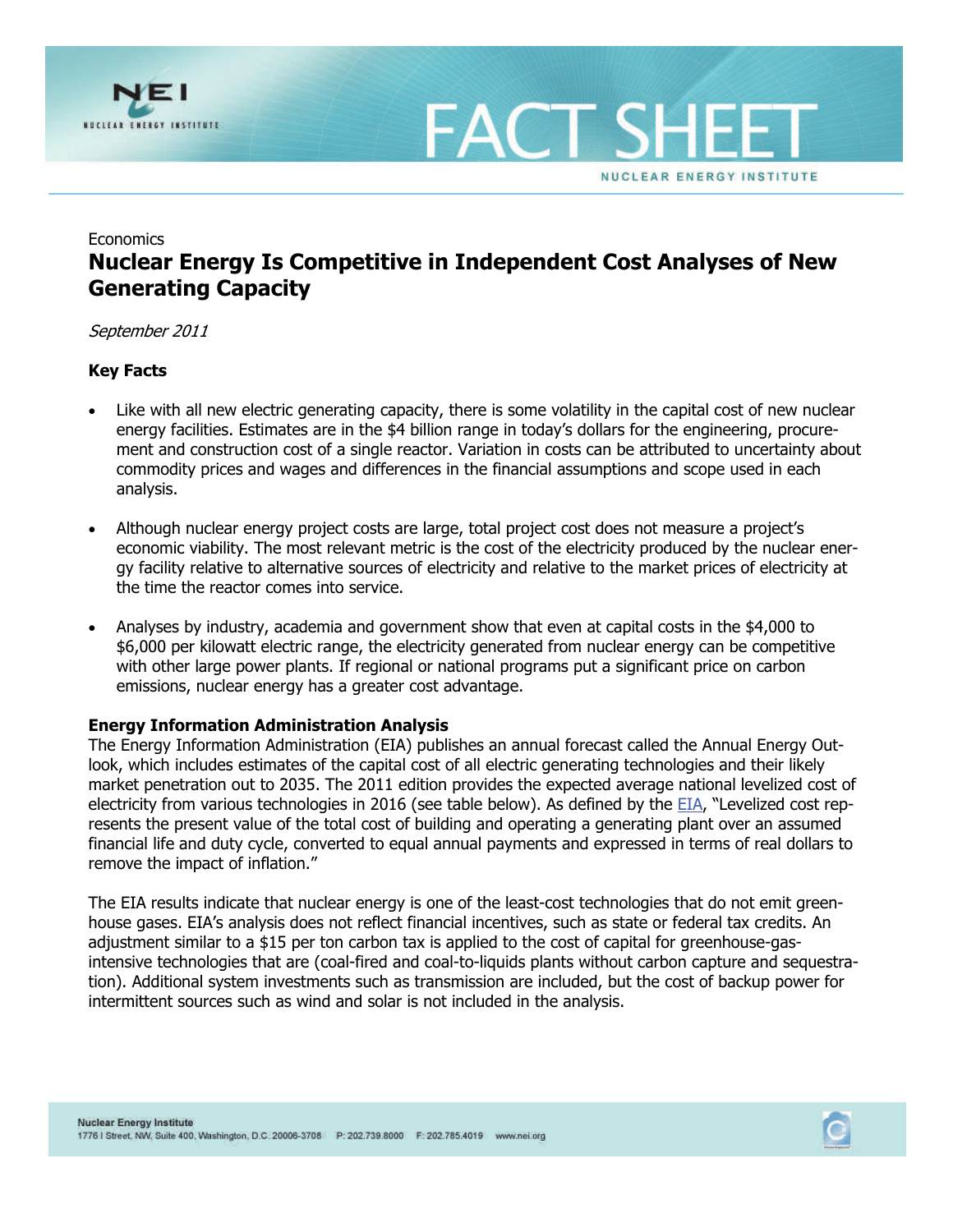| U.S. Average Levelized Costs<br>for Facilities Entering Service in 2016 |                                  |                                                                  |         |         |  |  |  |
|-------------------------------------------------------------------------|----------------------------------|------------------------------------------------------------------|---------|---------|--|--|--|
| <b>Plant Type</b>                                                       | <b>Capacity</b><br><b>Factor</b> | <b>Cost Range</b><br>in 2009 Dollars per Megawatt<br><b>Hour</b> |         |         |  |  |  |
|                                                                         |                                  | <b>Minimum</b>                                                   | Average | Maximum |  |  |  |
| Natural gas-conventional combined cycle<br>(CC)                         | 87%                              | 60.0                                                             | 66.1    | 74.1    |  |  |  |
| Hydro                                                                   | 52%                              | 58.5                                                             | 86.4    | 121.4   |  |  |  |
| Natural gas-advanced CC with carbon cap-<br>ture & sequestration (CCS)  | 87%                              | 80.8                                                             | 89.3    | 104.0   |  |  |  |
| Wind-onshore                                                            | 34%                              | 81.9                                                             | 97.0    | 115.0   |  |  |  |
| Geothermal                                                              | 92%                              | 91.8                                                             | 101.7   | 115.9   |  |  |  |
| Advanced coal                                                           | 85%                              | 100.7                                                            | 109.4   | 122.1   |  |  |  |
| <b>Biomass</b>                                                          | 83%                              | 99.5                                                             | 112.5   | 133.4   |  |  |  |
| Advanced nuclear                                                        | 90%                              | 109.7                                                            | 113.9   | 121.4   |  |  |  |
| Advanced coal with CCS                                                  | 85%                              | 126.3                                                            | 136.2   | 154.5   |  |  |  |
| Solar PV                                                                | 25%                              | 158.7                                                            | 210.7   | 323.9   |  |  |  |
| Wind-offshore                                                           | 34%                              | 186.7                                                            | 243.2   | 349.4   |  |  |  |
| Solar thermal                                                           | 18%                              | 191.7                                                            | 311.8   | 641.6   |  |  |  |

٦

Source: Energy Information Administration, Annual Energy Outlook, April 2011, DOE/EIA-0383 (2011).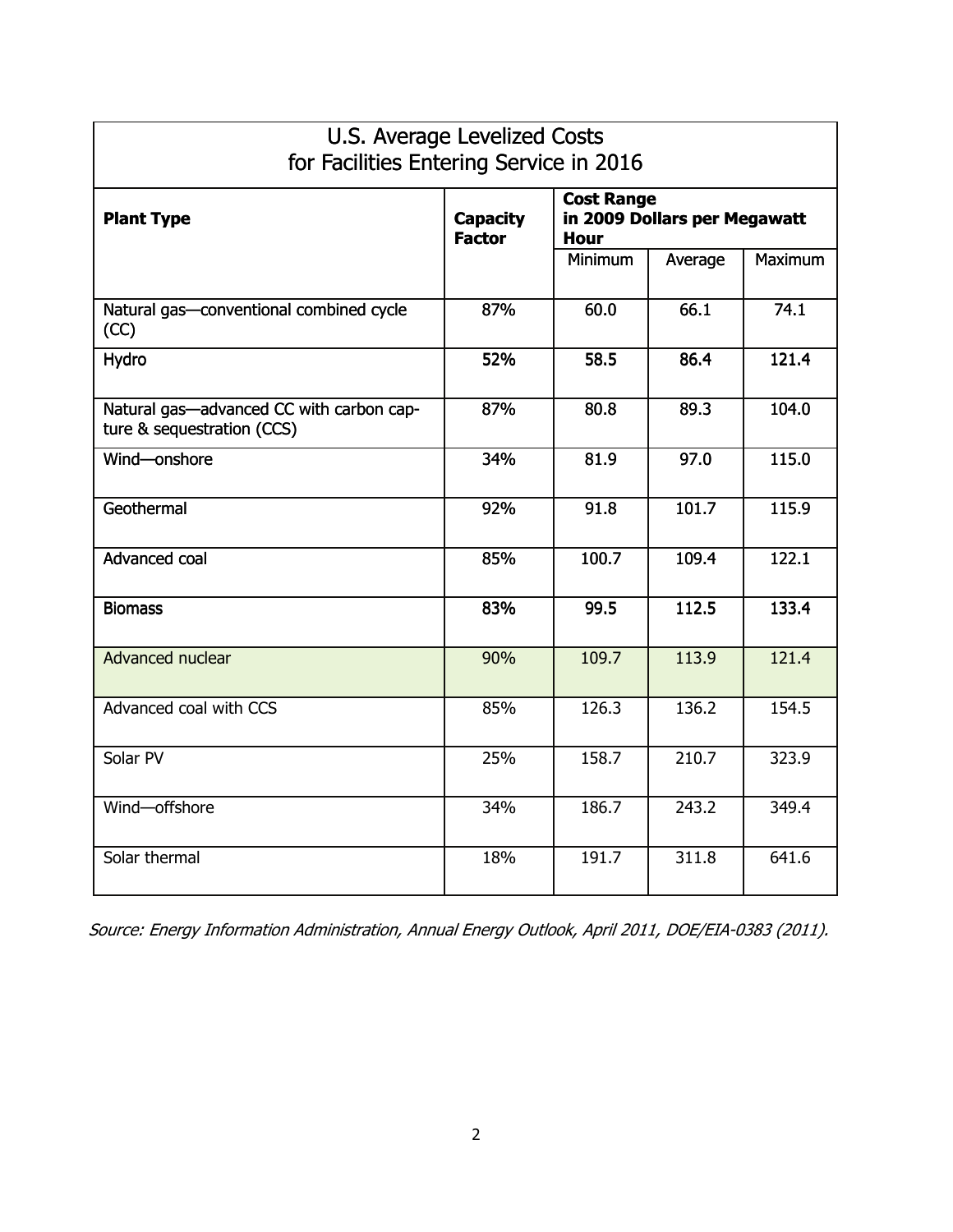### **National Research Council—America's Future Energy Project**

The National Research Council, an arm of the National Academy of Sciences and the National Academy of Engineering, published a report in 2009 titled, "America's Energy Future: Technology and Transformation." The study evaluates contributions and estimated costs of existing and new energy technologies. The report modeled levelized costs of electricity for several different technologies. For nuclear energy, the range is from 6 cents to 13 cents per kilowatt-hour. The low end of the range corresponds to plants that secure low-cost financing through the DOE's loan guarantee program. As indicated in the report, natural gas could be the lowest- or highest-cost option, depending on the price of the fuel, with a cost range from 4 cents to 16 cents per kilowatt-hour (and up to 21 cents per kilowatt-hour if gas prices are high and carbon capture and sequestration technology is added). The estimated levelized costs for electricity from offshore wind facilities range from 5 cents to 18 cents per kilowatt-hour and 4 cents to 10 cents per kilowatt-hour for onshore wind facilities. The cost of electricity from solar power ranges from 14 cents to 30 cents per kilowatt-hour, according to the report.

The National Research Council's analysis shows that nuclear energy facilities can be competitive when compared with other low-carbon technologies. The levelized costs for nuclear facilities "are likely to be comparable to future costs of electricity from other sources, particularly if fossil plants are required to store CO2 or pay a carbon fee," the report said.

## **Electric Power Research Institute**

The Electric Power Research Institute is a nonprofit research organization funded by companies that produce and deliver more than 90 percent of U.S. electricity and members from 40 countries. EPRI's Program on Technology Innovation conducts research to estimate the costs of electricity generating technologies.

EPRI's 2011 update included estimated costs for electric generating technologies in 2015 and 2025. For each technology, the analysis provides the levelized cost of electricity. The report assumes significant improvements in renewable technology cost and output. The report also provides costs for carbon capture and storage for coal and natural gas technologies in 2025.

Since nuclear energy technology for large reactors is based on existing technology, the cost range does not change in the 2015 to 2025 time frame. However, the analysis shows that nuclear energy is among the most competitive sources of non-carbon electricity even after other technology advances are taken into consideration.